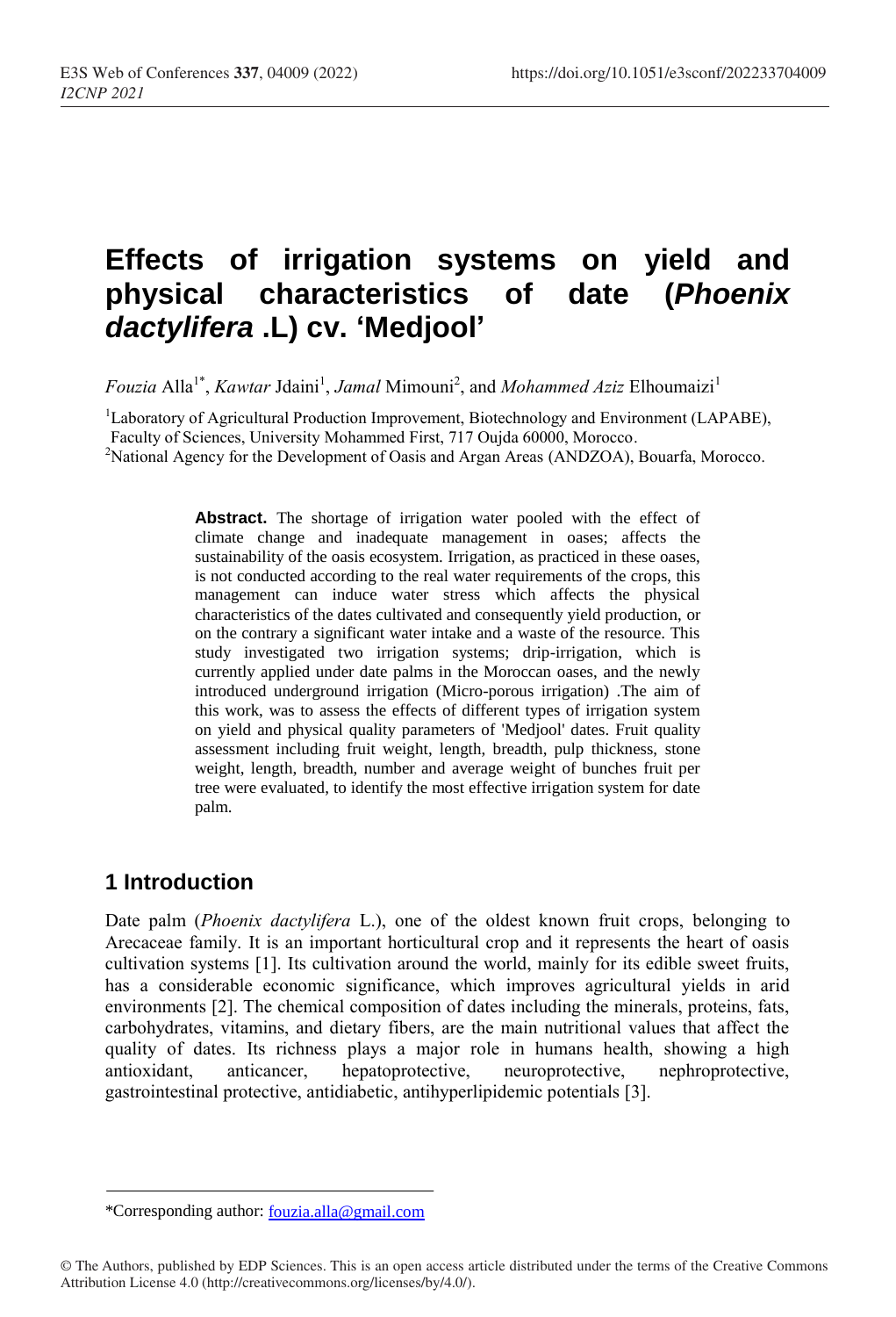Located in an arid and hostile environment, the oasis constitutes a unique ecosystem, based on the right balance of three elements: water, soil quality, and the presence of date palms whose parasol-shaped foliage creates a real microclimate. This tree is considered as one of the oldest fruit species, its cultivation was practiced by ancient civilizations for centuries, showing a great ecological and socio-economic importance due to its high plasticity, and adaptation to extreme pedo-climactic conditions [4] .The management of water resources is the major factor influencing the economic and social development of the Saharan oases. In Morocco, the date palm is the key species in oasis systems; it occupies a privileged place in oasis arboriculture and provides jobs for most of the local population. Moroccan date palm counts so far around 6.6 million palm trees spread on 51,000 hectares concentrated mainly in four regions, Tafilalet-Daraa, Souss-massa, Guelmil-Oued Noun and Figuig [5], composed of 453 cvs. including high proportion of Khalts (originating from natural palm seedlings) and other high value cultivars such as Boufeggous, Medjool, Bouskri, and Aziza bouzid [6] , with an significant average harvest of 129,562 tons in 2017[7]. However, these sub-desert areas are in a critical situation due to the scarcity of their water resources. The water shortage of irrigation water pooled with the effect of climate change and inadequate management in oases; pose a significant threat to the sustainability of the oasis ecosystem. The availability of water in quantity and quality associated with irrational use of irrigation water in the face of hostile agro-climatic conditions are the main factors causing negative repercussions in the oasis ecosystem. As a result of the poor management of water on the scale of farms and their environment, many consequences and negative effects on the economy of palm growers can be observed in these zones.

Therefore, finding ways to increase the quality of dates and production through irrigation systems is of great importance. In morocco, the most used method of irrigation is drip irrigation, this system has helped sustain the production of date palms and other crops, however, its use in the sub-desert areas has various problems, mainly for its inability to keep water safe from high evaporation rates, the spread of weeds around date palms, cracks in the channels leading to water leaks, and damage of canals by animals. As an alternative to this system, it would be favorable to use underground irrigation. This technique is defined as a slow release, sub-surface irrigation system. It is based on a unique microtechnology from 0-300μm, which significantly reduces water use with limited maintenance, at a reduced cost. This promising water saving technology enables increased irrigation efficiency by up to 70%, minimizing losses of evaporation, runoff and deep percolation. Given the issue of shortage of water, it is important to examine the comparative

performance of various irrigation systems predominantly in desert regions. This research will focus on analyzing the effects of underground irrigation systems on yield and physical characteristics of dates, as well as a comparative analysis of drip irrigation systems used in the Moroccan oasis.

### **2 Materials and methods**

### **2.1 Experimental site location**

This study was conducted out on a plantation of 50ha in Figuig (East of morocco), (N 32°09'05"W 1°17'47") , for two successive years (2019-2020) .The climate of the study area is arid with an annual mean temperature of 32°C and annual mean precipitation of 92.4mm (2009-2019).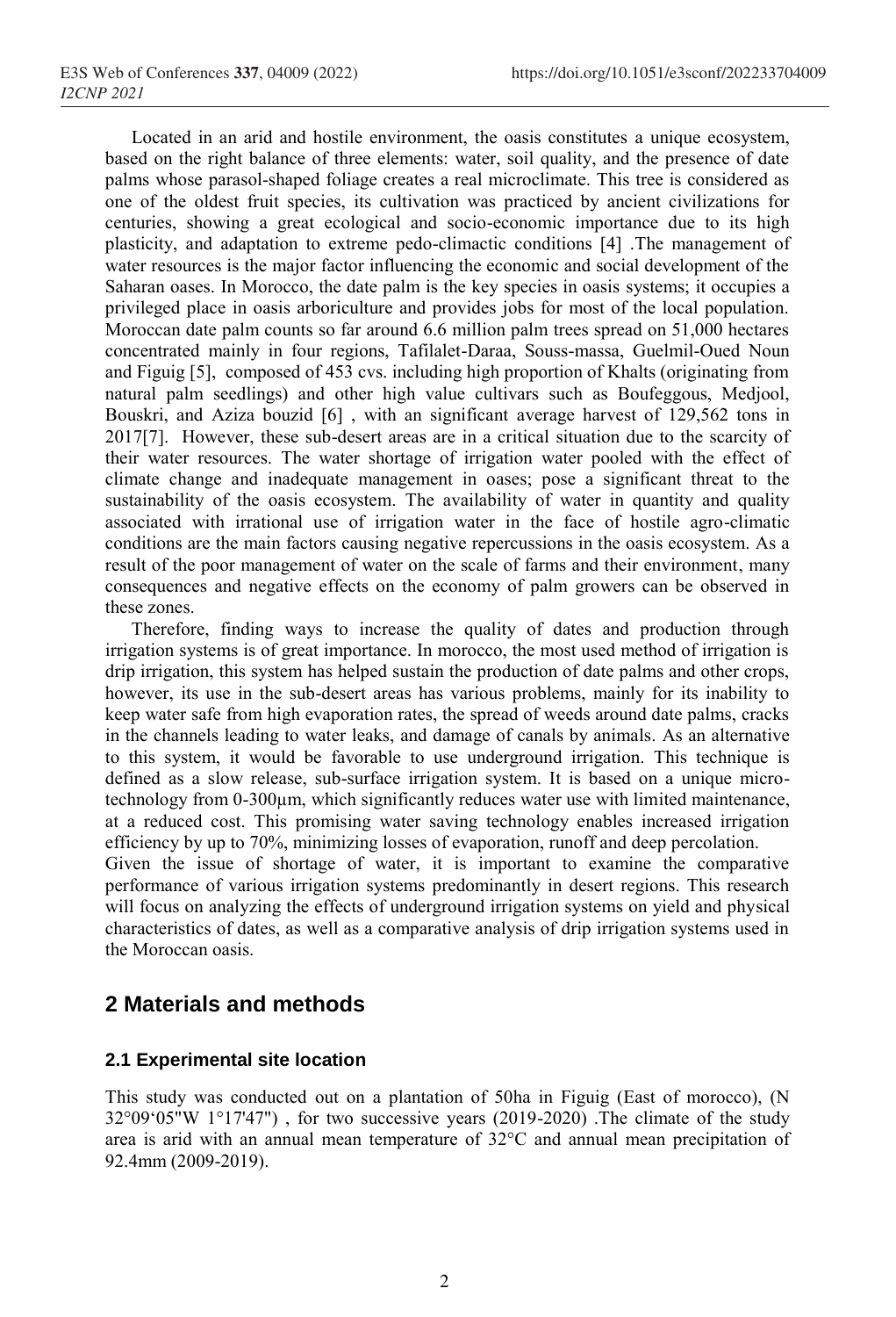#### **2.2 Plant material**

The variety used is'Medjool'. This variety of date palm is essentially characterized by its worldwide reputation expressed by the large size of its fruit and its excellent date palm quality generating better commercial added value. The date palms were planted in 2011 at a density of 6m x 6m, the area reserved for this test is 600 m<sup>2</sup>.

The experiment was conducted in two blocks, comprising two different irrigation systems:

- i) An underground irrigation system was installed with a circle of 6 m for each date tree, with a flow rate of 8 l/m\*h.;
- ii) A drip irrigation system was installed with two lateral lines for each row of date palm, with 6 drippers and a flow rate of 96 l/h. Each block consists of 208 trees and 48 trees per replicate was used (B1, B2, B3, and B4).

The annual irrigation water amount supplied to date palm (*Phoenix dactylifera* L.) following the farmer regime were  $46,08$  (m<sup>3</sup>/tree) under drip irrigation system including 7,68 ( $m^3$ /tree) of water losses, and 20,736 ( $m^3$ /tree) for the underground irrigation system (micro-irrigation) including  $1,536$  (m<sup>3</sup>/tree) of water losses. Fruits samples were harvested from each tree and fruit bunches at the 'Tamr' fruit maturity stage, employed simple random sampling technique. Dates were imported to the laboratory for analysis.



**Fig. 1.** Experimental plan

#### **2.3 Physical characteristics**

• Weight and stone weight were measured by using an electric balance with 0.01 gm sensitivity and average weight per fruit was calculated (RADWAG PS 360.R2).

• Pulp stone ratio was calculated by dividing the weight of pulp by stone weight.

• Fruit length, breadth, thickness was measured by using a digital Vernier caliper with 0.01mm accuracy.

#### **2.4 Bunches fruit characterization**

The evaluation of effect of two methods of irrigation, drip irrigation and underground irrigation, on bunches fruit characterization, is based in determination of the unit yield (in kg / tree): the total number and average weight of bunches fruit per tree.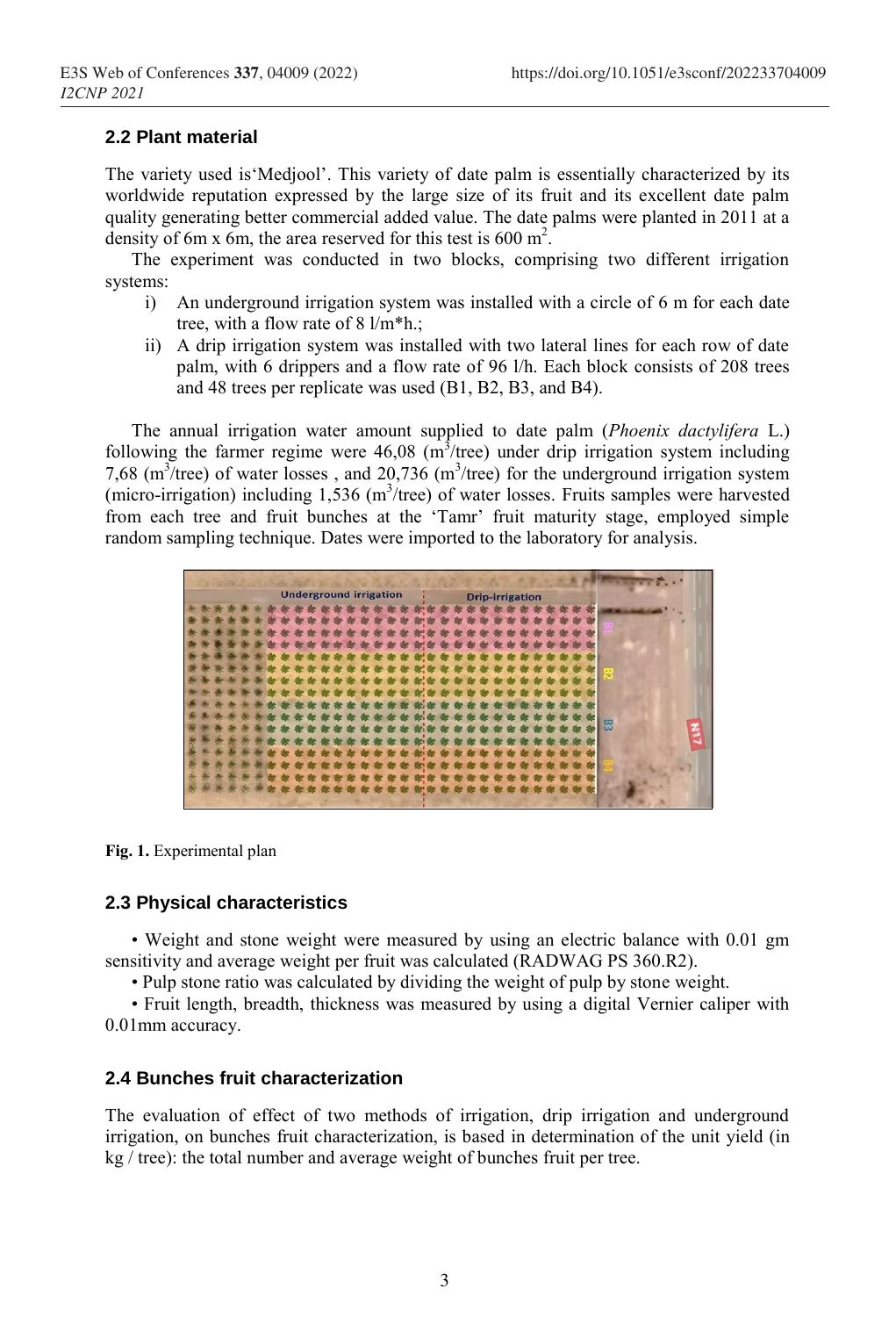#### **2.5 Statistical analysis**

The experimental data were analysed by using two-way analysis of variance (ANOVA) using SPSS statistics 20 edition. The effects of irrigation system and their interactions with different parameters were estimated and assessed using ANOVA, in particular least significant differences (LSD) along with using a significance level at  $(P \le 0.05)$  using Ftest.

## **3 Results**

#### **3.1 Physical characteristics**

The analysis of the physical characteristics of date palms is presented below (Table 1).

Irrespective of the type of irrigation system, the fruit weight, breadth, length, and Pulp thickness did not significantly affected ( $p \le 0.05$ ). Underground irrigation resulted in the highest fruit weight, breadth, length, and pulp thickness (18.40±2.68g fruit<sup>-1</sup>,24.18±1.69 mm fruit<sup>-1</sup>, 41.36 $\pm$ 2.6 mm fruit<sup>-1</sup> and 6.25 $\pm$ 0.25 mm fruit<sup>-1</sup>) compared to drip irrigation system  $(15.56 \pm 2.8g \text{ fruit}^{-1}, 23 \pm 1.83 \text{mm fruit}^{-1}, 38.25 \pm 2.43 \text{mm fruit}^{-1}, \text{and } 5.82 \pm 0.42 \text{mm}$ fruit-<sup>1</sup>), respectively. The irrigation systems significantly affect only stone weight while stone breadth and length, were not significantly affected with irrigation systems. Underground irrigation resulted in highest stone weight, breadth and length (1.30±0.08 g fruit<sup>-1</sup>, 9.09 $\pm$ 0.48mm fruit<sup>-1</sup>, and24.18 $\pm$ 1.88mm fruit<sup>-1</sup>) compared to drip irrigation system  $(1.14\pm0.14 \text{ g fruit}^1, 9.09\pm0.42 \text{mm fruit}^1, \text{ and } 23.45\pm1.44 \text{mm fruit}^1)$  respectively (Table 2).However, there were great savings of irrigation water using underground irrigation systems compared to drip irrigation system. This is consistent with,  $[8-9]$ ; and  $[10]$ ; who reported that irrigation systems have no effect of on date fruit quality. Contrarily, research findings reported from the Middle East and North African countries claimed that irrigation systems influence date palm fruit quality [11, 12, 13, 14, 15, 16, 17]. Furthermore, several studies found the effect of different farming practices on physical characteristics of dates, such as fertilization treatments [18], pollination and pruning on fruit quality [19-20]. In our case, the two blocks of experiment were treated with the same fertilization treatments, the same farming practices and pollinated with the same mixture of pollen, however the mixture was different from 2019 to 2020.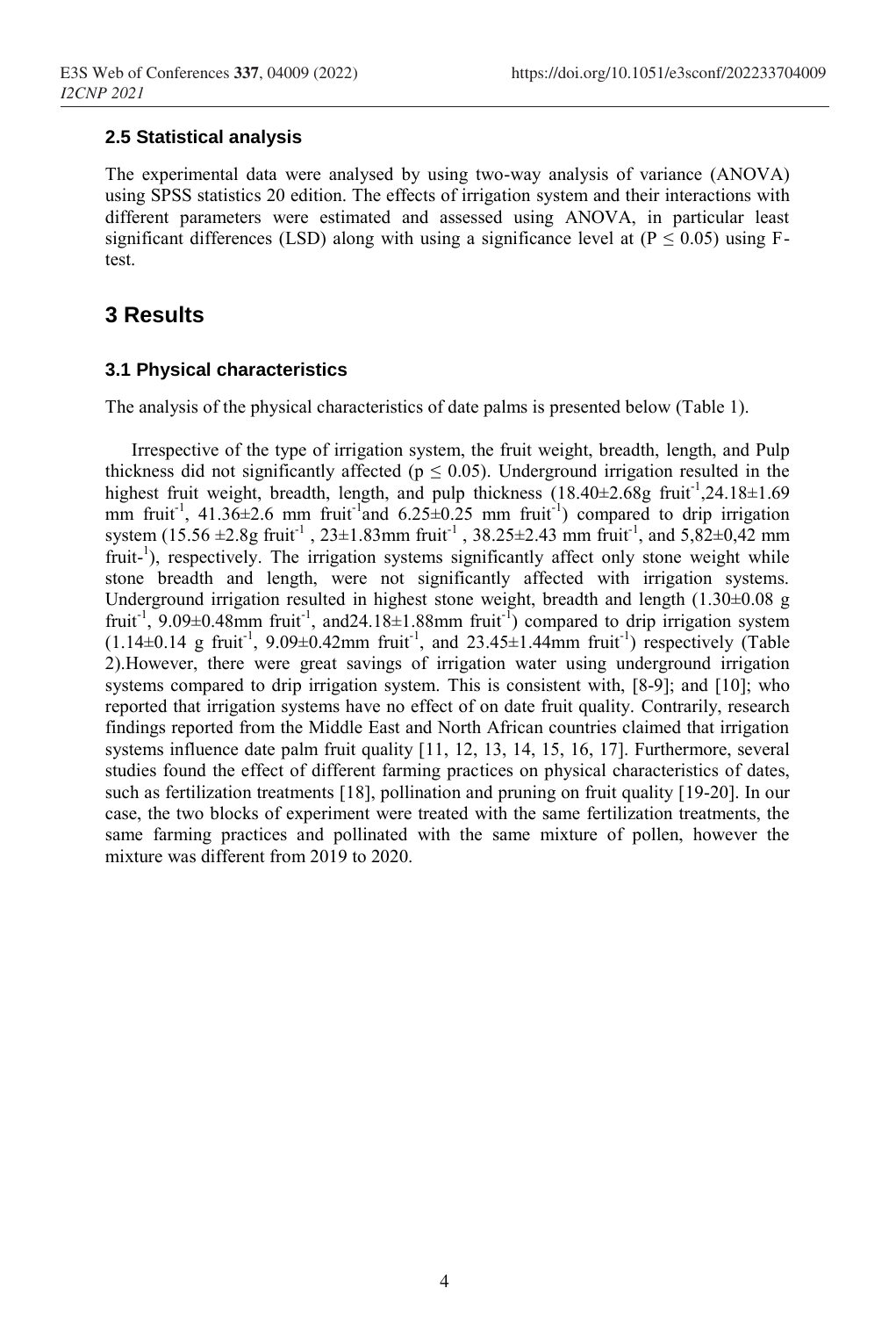| Irrigation<br>system      |                             | <b>Fruits</b>    |                        |                  | Pulps                    |                  | <b>Seeds</b>                          |                        |                  |                  | Ratio            |
|---------------------------|-----------------------------|------------------|------------------------|------------------|--------------------------|------------------|---------------------------------------|------------------------|------------------|------------------|------------------|
|                           |                             | Weight<br>(g)    | <b>Breadth</b><br>(mm) | Length<br>(mm)   | <b>Thickness</b><br>(mm) | Weight<br>$(g)$  | Weight<br>$\left( \mathbf{g} \right)$ | <b>Breadth</b><br>(mm) | Length<br>(mm)   | <b>Ratio S/D</b> | P/D              |
| Drip-irrigation           | 2020                        | $18.19 \pm 1.65$ | $24.83 \pm 0.30$       | $40.68 \pm 0.64$ | $6.16 \pm 0.23$          | $16,91\pm1,65$   | $1,28\pm0.01$                         | $9,50\pm0.24$          | 24.89±0.35       | $7,11\pm0,72$    | 92,89±0,72       |
|                           | $\circ$<br>$\overline{201}$ | 12,92±0,34       | $21,16\pm0,47$         | $35,81\pm0,93$   | $5.48 \pm 0.27$          | $11,92\pm0.33$   | $1,00\pm0,01$                         | $8.68 \pm 0.02$        | $22.01 \pm 0.29$ | $7.76 \pm 0.19$  | $92,24\pm0,19$   |
| Underground<br>irrigation | 2020                        | 19.98±1.28       | $25.87 \pm 0.50$       | $43.78 \pm 1.37$ | $6.36 \pm 0.22$          | $18.61 \pm 1.22$ | $1.38 \pm 0.10$                       | $9.57 \pm 0.09$        | $26.06 \pm 0.72$ | $6.90 \pm 0.47$  | $93,10\pm0,47$   |
|                           | $\circ$<br>$\overline{20}$  | 16,83±2,87       | 22,48±0,38             | 38,94±1,46       | $6,13\pm0,22$            | $15,61\pm2,86$   | $1.22 \pm 0.03$                       | $8,61\pm0,13$          | $22.29 \pm 0.57$ | $7,47 \pm 1,02$  | $92,53 \pm 1,02$ |

**Table 1**.Effect of irrigation systems on physical characteristics of *'*Medjool*'* dates per year

**Table 2**.Effect of irrigation systems on physical characteristics of *'*Medjool*'* dates

| Irrigation                | Fruits           |                        |                  | Pulps                    |                              | <b>Seeds</b>                 |                        |                  |                  |                  |
|---------------------------|------------------|------------------------|------------------|--------------------------|------------------------------|------------------------------|------------------------|------------------|------------------|------------------|
| system                    | Weight<br>(g)    | <b>Breadth</b><br>(mm) | Length<br>(mm)   | <b>Thickness</b><br>(mm) | Weight<br>$\left( g \right)$ | Weight<br>$\left( g \right)$ | <b>Breadth</b><br>(mm) | Length<br>(mm`   | <b>Ratio S/D</b> | Ratio P/D        |
| Drip irrigation           | $15.56 \pm 2.80$ | $23.00 \pm 1.83$       | $38.25 \pm 2.43$ | $5.82 \pm 0.42$          | $14.42 \pm 2.70$             | $1.14 \pm 0.14$              | $9.09 \pm 0.42$        | $23.45 \pm 1.44$ | $7.43 \pm 0.60$  | $92.57 \pm 0.60$ |
| Underground<br>irrigation | $18.40 \pm 2.68$ | $24.18 \pm 1.69$       | $41.36 \pm 2.6$  | $6.25 \pm 0.25$          | $17.11 \pm 2.62$             | $.30 \pm 0.08$               | $9.09 \pm 0.48$        | $24,18 \pm 1,88$ | $7.19 \pm 0.81$  | $92.81 \pm 0.81$ |

S: Seeds P: Pulps D: Dates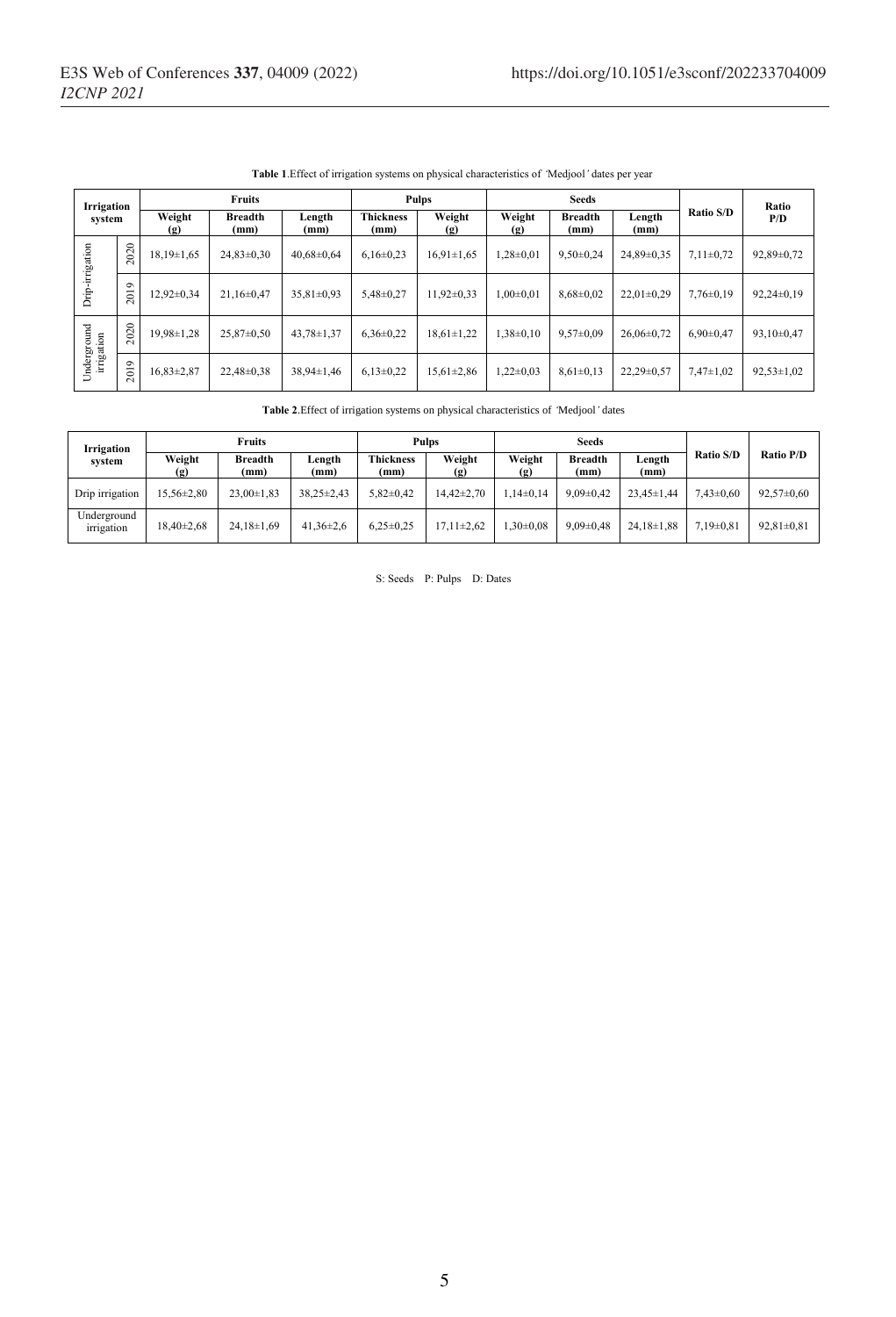#### **3.2 Bunches fruit characterization**

The overall average production during two cycles of underground system differed significantly from the drip irrigation (5654.45 kg/year, 4739.4 kg /year) respectively. The average bunch mass and bunch fruit number were higher with a underground irrigation system compared to drip irrigation (8.65 kg/bunch fruit, 7.9 kg/bunch fruit, and, 652.5 bunch fruit , 595 bunch fruit )respectively (Table3). This indicates that the variability of these characters is not only genetic, but can be impacted by environmental parameters and management. The enhancement in both parameters was most likely due to the efficient use of water by the root system since it was straight provided to the absorbing functional zone. The yield parameter of date palm fruit of cv. *'*Medjool*'* are improved with high reduction in irrigation water.

| <b>Irrigation</b><br>system | Bunch fruit number/<br>tree | <b>Mean Production</b><br>(kg/tree) | <b>Mean overall</b><br>production (kg) |  |
|-----------------------------|-----------------------------|-------------------------------------|----------------------------------------|--|
| Underground irrigation      | $5.68 \pm 1.13$             | $49.22 \pm 10.09$                   | $4739,40\pm132,60$                     |  |
| Drip irrigation             | $5,03\pm1,87$               | $40.28 \pm 15.56$                   | 5654,45±181,85                         |  |

|  |  | Table 3. Effect of irrigation systems on bunches fruit characteristics of Medjool' dates |  |  |  |  |  |
|--|--|------------------------------------------------------------------------------------------|--|--|--|--|--|
|--|--|------------------------------------------------------------------------------------------|--|--|--|--|--|

# **4 Conclusion**

Finding ways to increase date palm production through irrigation systems is of great importance. This study presents the effect of irrigation systems on yield and physical quality of 'Medjool' dates of Figuig oasis, Morocco. The information is most important in deciding the suitability of different irrigation systems for date palm especially in regions limited in water resources. The results showed that irrigation systems significantly affected only mean overall production of date and seed weight, whilst fruit weight ,breadth and length, pulp thickness, stone width and stone length, were not significantly affected by irrigation. However, there were great savings of irrigation water using underground irrigation systems compared to drip irrigation system. In conclusion, the underground irrigation system improved physical characteristics of 'Medjool' date, but the differences were not significant.

### **References**

- 1. P. Munier. Le Palmier dattier. Techniques agricoles et productions tropicales, Paris, 221(1973)
- 2. B. Agoudjil, A. Benchabane, A. Boudenne, L. Ibos, M. Fois, ISO4 **43**, 491-497 (2011)
- 3. A.H. El-Far, H.M. Shaheen, M.M. Abdel-Daim, S.K. Al Jaouni, S.A. Mousa, Curr. Drug Discov. Technol **16**, 2-10 (2018)